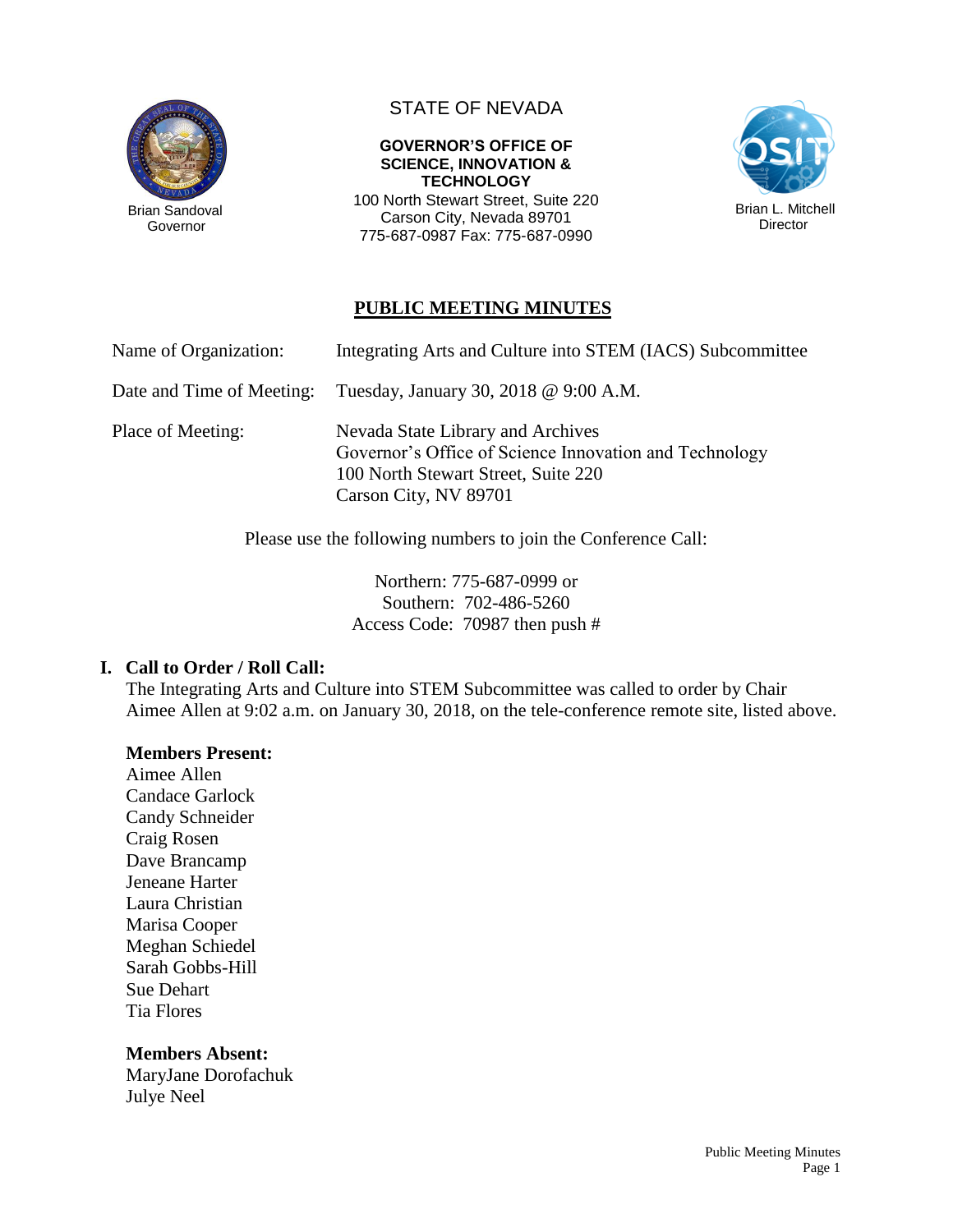**Staff Present:** Brian Mitchell Debra Petrelli

### **II. Public Comment:**

There was no public comment.

**III. Welcoming Remarks and Announcements:** Chair Aimee Allen

Chair Allen welcomed everyone.

## **IV. Approval of the Minutes from the October 31, 2017 Meeting:**

Chair Allen asked if there are any corrections to the October 31, 2017 Minutes as written. None were made. Ms. Cooper made a motion to approve the Minutes of October 31, 2017, as written. Ms. Harter seconded the motion. The motion passed unanimously.

Ms. Schiedel commented later in the meeting that after review, she had found some changes that need to be made in the October 31, 2017 Minutes. Chair Allen referred the October 31, 2017 Minutes back to the agenda for the next meeting for final approval.

Chair Allen reminded the group that all Meeting Minutes can be found on the Governor's Office of Science Innovation and Technology (OSIT) website, and everyone should be referencing them before the meetings (http://osit.nv.gov/STEM/IACS\_Subcommittee\_Mtgs/).

#### **V. Update Nevada STEAM Conference (Saturday, February 24, 2018 @ Nevada Museum of Art)** (For information only) Chair Aimee Allen

Chair Allen suggested that Marissa Cooper with Nevada Museum of Art and Craig Rosen with ScienceAlive at Desert Research Institute (DRI) update the group on the Nevada STEAM Conference. Ms. Cooper spoke about the launch of the Nevada STEAM website (http://www.nevadaart.org/nvsteam/info/), which houses the registration and information for the conference. She said the conference capacity was full within three weeks, with 150 teachers registering from all over Nevada. She added that because of the Nevada Arts Council Grants offered to teachers, a very diverse group from all over the state had been received. She said the workshops and key-note speakers are all set up. She said the Nevada Museum of Art donated the event space, the Sky Room, with breakout sessions taking place in classrooms throughout the museum. She commented on a raffle for gift-baskets to teachers at the close of the conference. She suggested each organization within the IACS subcommittee prepare and donate a gift-basket with teacher-friendly materials for the classroom for the raffle and have them ready the day of the event.

Mr. Rosen commented on the budget for this conference and pointed out that Desert Research Institute (DRI) and the Nevada Museum of Art are the main financial contributors, with The Smith Center also contributing a portion. The total budget was about \$16,000, not including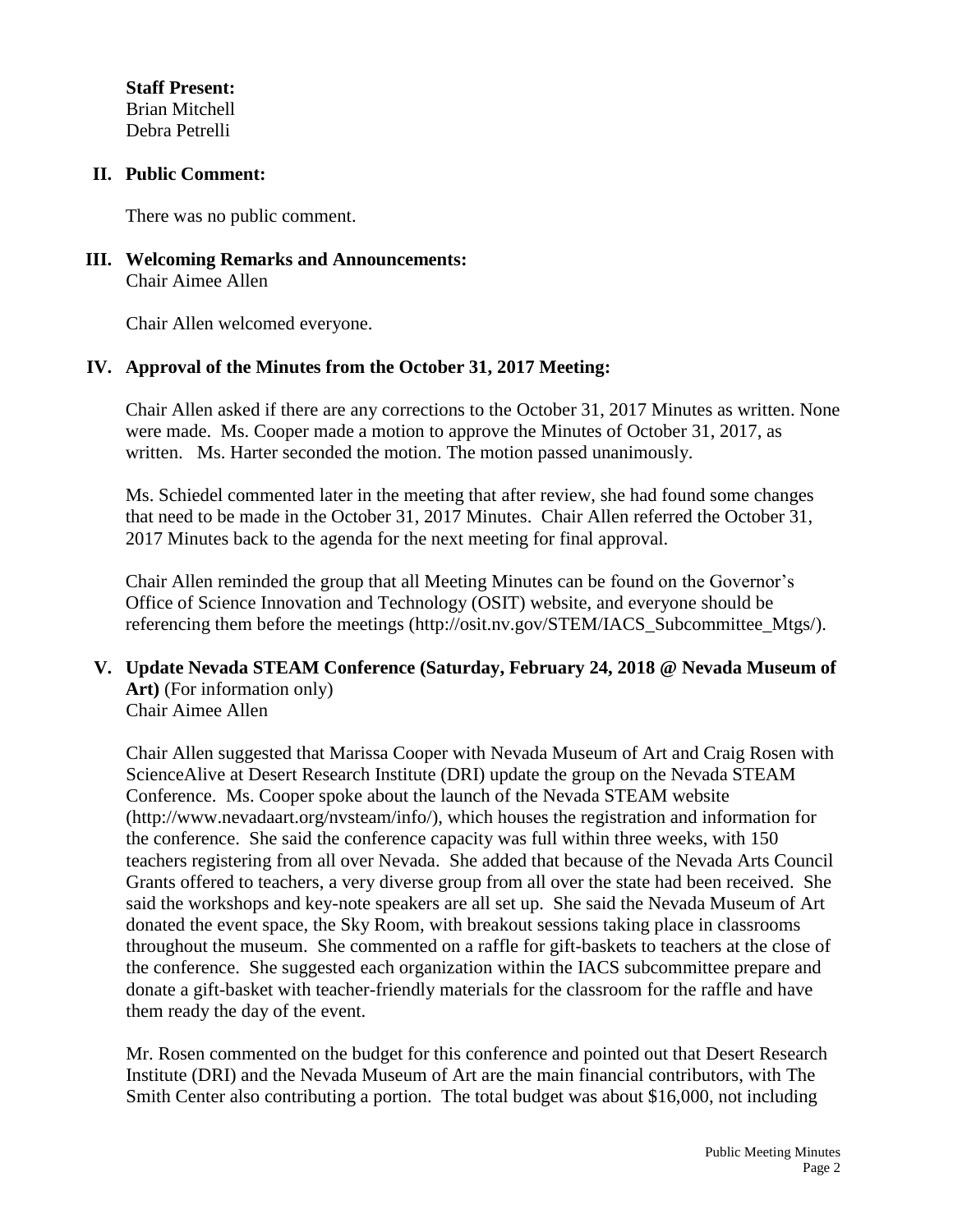the donation of the Sky Room. He pointed out it is important for this group to think about the future of this conference and where it is heading, as well as it moving to Las Vegas in 2019. He said he had received at least 20 to 25 more teacher requests to attend, outside of the sold out 150 teachers, and feels this number could balloon up to 300 or 400 next year. He said, in moving forward, we need to inquire with the State for potential sponsorship, since this is a state-wide conference. He said perhaps that is a lobbying point for this subcommittee to get money set aside for this event in the future. He further talked about an opportunity, after the lunch-session and during the panel discussion of the conference, for this subcommittee to shine a light on our work; what we have done and what we will continue to do. He requested support from all members.

Ms. Cooper suggested that during the first 45 minute introductory portion of the conference, IACS present a brief STEAM overview and that it might be valuable for each organization from this subcommittee to have approximately five minutes at the podium to give an overview of what programs they have for teachers and what professional development they are doing. She asked if the group would be interested in participating and to respond to her with an e-mail of interest along with two or three slides representing their organization, which could be compiled into one larger presentation. Mr. Mitchell asked whether Ms. Cooper was intending to do a survey of attendees from the conference. She responded that an electronic survey would be sent out at the close of the conference, and then responses would be compiled and results shared with the IACS subcommittee. Mr. Mitchell said accumulating conference data could help demonstrate to the State that the conference was valuable to them and maybe help with lobbying for funding from the State.

Ms. Cooper suggested the opportunity to have the next meeting of the IACS subcommittee on February 23, 2018, the day prior to the Nevada STEAM conference. The group agreed to the date and decided on 3:30 pm to 4:30 pm.

### **VI. Update IACS Position Paper** (For possible action) Chair Aimee Allen

Chair Allen said the IACS position paper on STEAM education has been discussed for almost three years. She pointed out that the framework for this document was provided by Marissa Cooper. The group reviewed and discussed the content of the paper, and references for accuracy. Chair Allen commented on the abundant literature that supports this document. Ms. Cooper asked whether a student could earn both a STEM and a STEAM seal on a diploma. Mr. Mitchell replied he was not aware of anything that would preclude a student from earning both, providing they meet the criteria or requirements for both. The group discussed the document being a complete paradigm shift on assessment, and in moving forward, teachers, educators and administrators may be requesting some assistance from the IACS subcommittee to answer questions. Chair Allen pointed out that this paper will be shared and distributed at the first NV STEAM Conference, hosted by Nevada Museum of Art and Science Alliance, on Saturday, February 24, 2018 with the explicit intention of soliciting community feedback from preK-12 educators. Their feedback, along with the feedback of students, other STEAM professionals, and the wider community, will be incorporated into future drafts of this document, until such time as IACS presents and recommends a final framework to the NV STEM Advisory Council in the spring of 2018. Chair Allen suggested a copy of this document be distributed to everyone attending the STEAM Conference.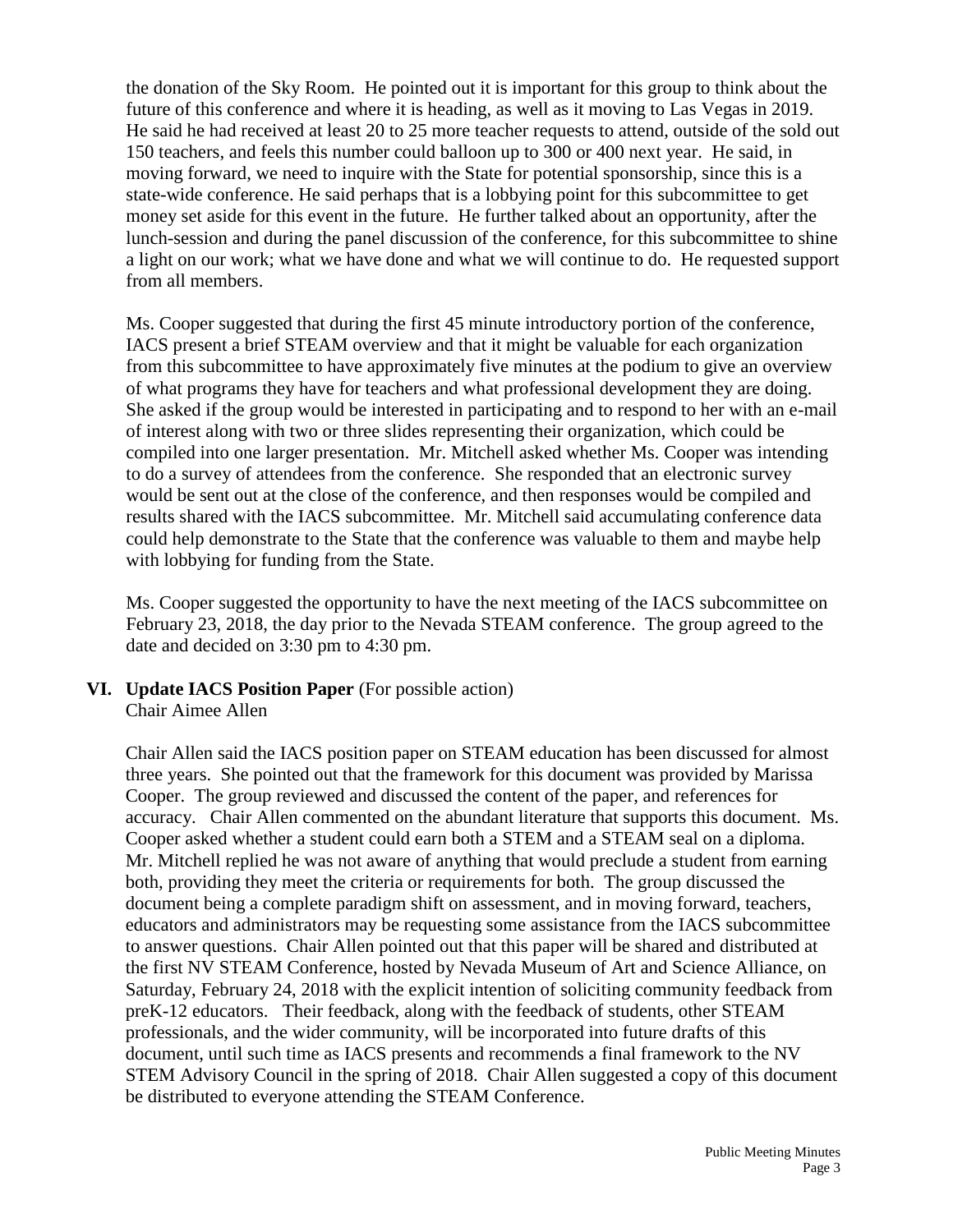A discussion on the presentation of the IACS position paper to the community ensued. Ms. Cooper stressed that the idea they share statewide, a definition, a process, and an understanding of the integration of the arts into STEM education, and that it is at the heart of why this paper exists. Chair Allen asked how feedback on the document would come from attendees. Ms. Cooper suggested conversational feedback during the panel discussions, as well as including questions about the IACS position paper in the final survey sent out to teachers, and/or a comments card for written feedback be placed on attendee tables during the conference. The group continued to discuss ideas of feedback from attendees. Ms. Cooper also suggested using the last 5 minutes of the panel discussion time to open individual discussions at each table with a member present from the IACS subcommittee at each table. Chair Allen asked that the subcommittee re-review the document for flow and accuracy. She said after the STEAM conference concludes the group needs to integrate all new feedback into the document and prepare it for presentation to the STEM Advisory Council, possibly in the spring of 2018. The group agreed to wait on feedback to see the extent of how much the documents needs to be updated. It was suggested that a DRAFT watermark be placed on the document while being presented at the conference.

# **VII. Update PR Pamphlet Promoting the STEM and STEAM Certificate Programs** (For possible action)

Chair Aimee Allen

Chair Allen commented that so far only small steps had been taken on this PR pamphlet and she still needs to follow up with Mr. Mitchell on this topic. She tabled this item until next meeting.

# **VIII. Department of Education's Spring "Mega" Conference - IACS Participation (April 20 – 22, 2018 @ Rio Hotel, Las Vegas)** (For possible action) Chair Aimee Allen

Chair Allen asked Dave Brancamp, Director of Office of Standards and Instructional Support, Nevada Department of Education, to update the group on the Department of Education's Spring Mega Conference. Mr. Brancamp commented that in the past this conference had a very strong emphasis on special education, but has now grown to include the recognition of schools that have done great things, as well as many more avenues that help in education, making it a "Mega" Conference. He added there will be presentations on STEAM and arts integration into education. Ms. Flores commented that she and MaryJane Dorofachuck had been working closely with Mary Bennett, an Arts Integration Specialist at Sierra Arts, who will be a speaker at the Mega Conference, as well as a panel speaker at the Nevada STEAM conference on February 24, 2018.

### **IX. Update New Fine Arts Standards (**For possible action) Chair Aimee Allen

Chair Allen asked if there was any information necessary on the new Fine Arts Standards that the subcommittee should know about prior to the Nevada STEAM conference. Mr. Brancamp said teacher-friendly language was adopted at the last State Board of Education meeting in January 2018. He said it is still moving forward with the last part being the inclusion of legal